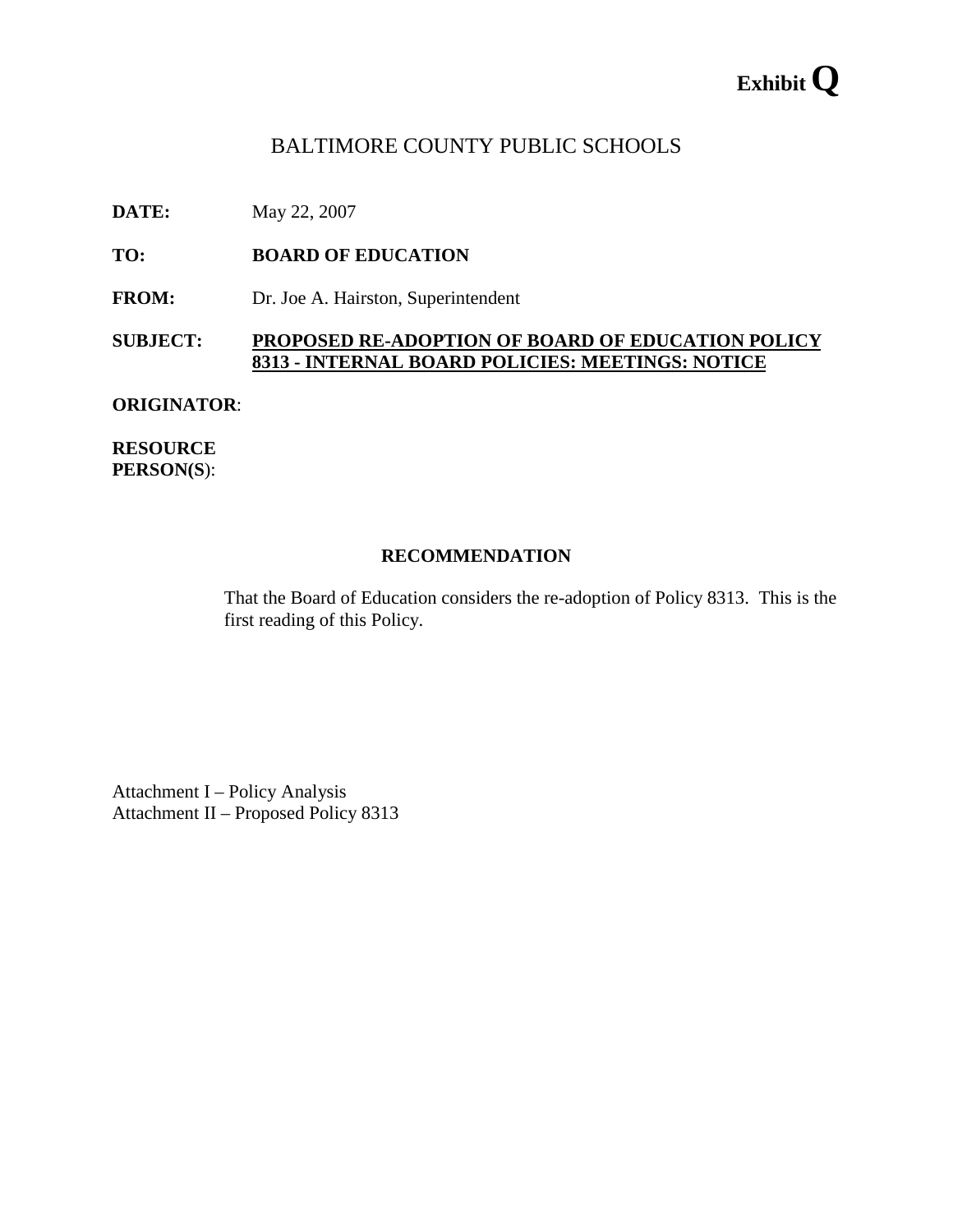# **POLICY ANALYSIS**

# Proposed Revisions to Board of Education Policy 8313 Internal Board Policies: Meetings: Notice

#### *Statement of issues or questions to be addressed by the proposed policy*

The Ad Hoc Policy Committee continues its process of reviewing the Board's Internal operating policies. (8000 Series) The Committee is recommending that Policy 8313 be "readopted." (See, Policy analysis, 8310) That is, there are no recommended changes. Note that legal references have been included in the readopted Policy.

#### *Fiscal Impact on the school system*

No fiscal impact is anticipated or contemplated by this re-adoption.

# *Relationship to other Board of Education Policies*

Policy 8311 addresses the manner in which meetings are conducted; Policy 8312 addresses the

# *Similar Policies adopted by other local school systems*

WASHINGTON COUNTY BOARD OF EDUCATION, Policy BDDA, Notification of Meetings is identical to Policy 8313.

# *Legal Requirements, such as federal, state or local laws or regulations*

Section 4-107 of the Education Article of the Annotated Code of Maryland provides that "a county board may hold any other meetings that its duties and business require." Additionally, the Open Meetings Act requires that "before meeting in a closed or open session, a public body shall give reasonable advance notice of the session." Md. State Gov't Code Ann., §10-506(a)

*A draft of the proposed policy* See attached

*Other alternatives that were considered by the Board members* The Board Committee members did not consider other alternatives.

*Timeline* Opportunity for Citizen Comment, June 12, 2007 Proposed Date of Adoption, July 10, 2007